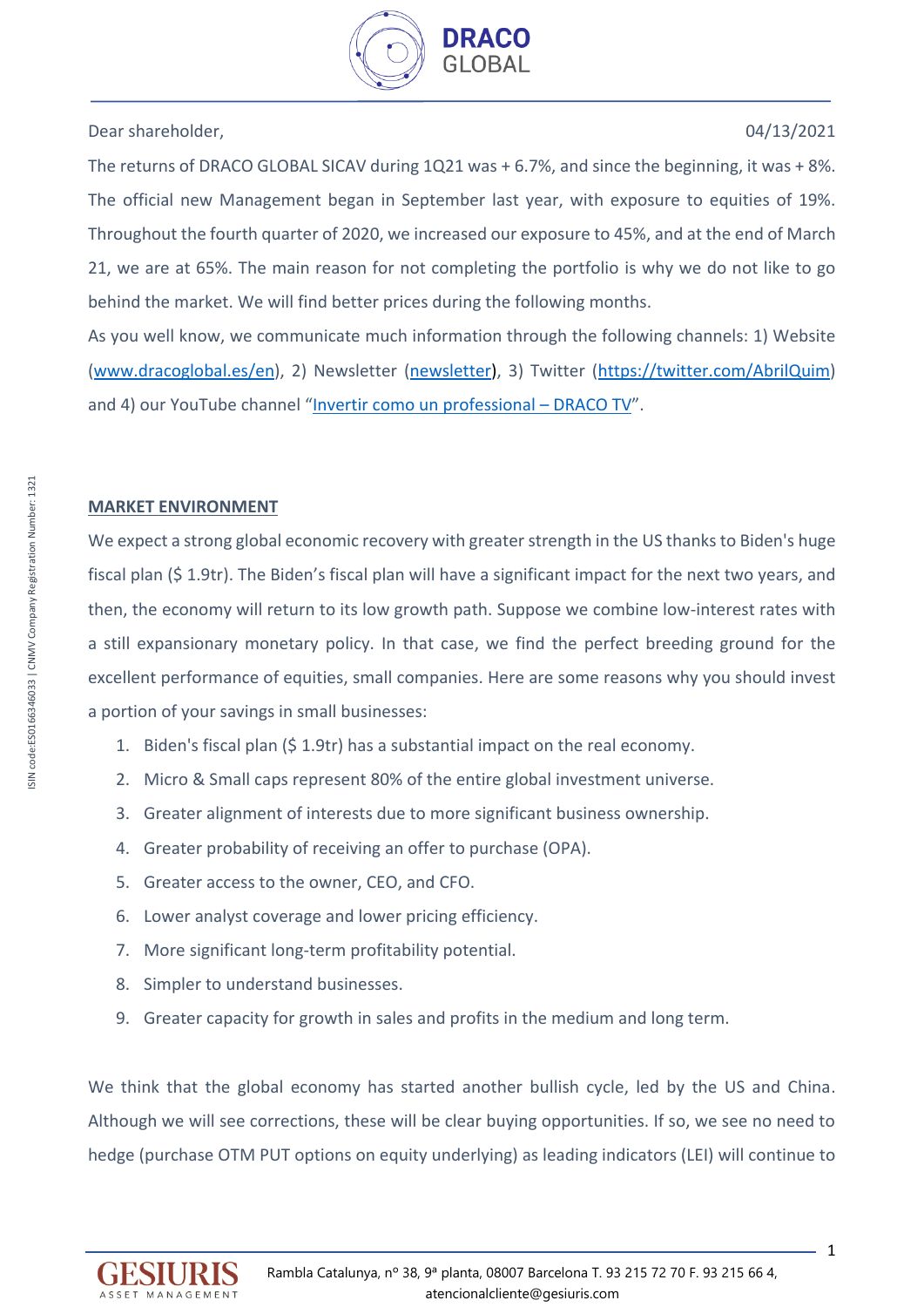

recover. Our tail risk strategy is very opportunistic. We implement a tail risk strategy when there is a high probability that the economy will enter a recession or depression, a scenario that we will not see in the next two or three years. If you're interested in how this opportunistic strategy works, please check this video.



*Click on the image to open the video*

# **FILIPORTFOLIO SITUATION.**

The first ten positions represent 45% of equity assets, and the first twenty more than 81%. The geographical distribution by sales figure is made up of 65% USA & Australia, 24% Europe, 8% China and the rest Global. By size, 80% are small companies, and 20% are large companies. On average, five analysts follow our companies. The split between Growth companies and Value companies is 55/45. The fund has a three-year upward potential of more than 45% or an IRR for the same term of 12%. The average ownership percentage of the portfolio is 65%. The average insider trading is higher than 20%. More than 15% of the companies in the portfolio are repurchasing their shares for an amount close to 10% of their market capitalization.

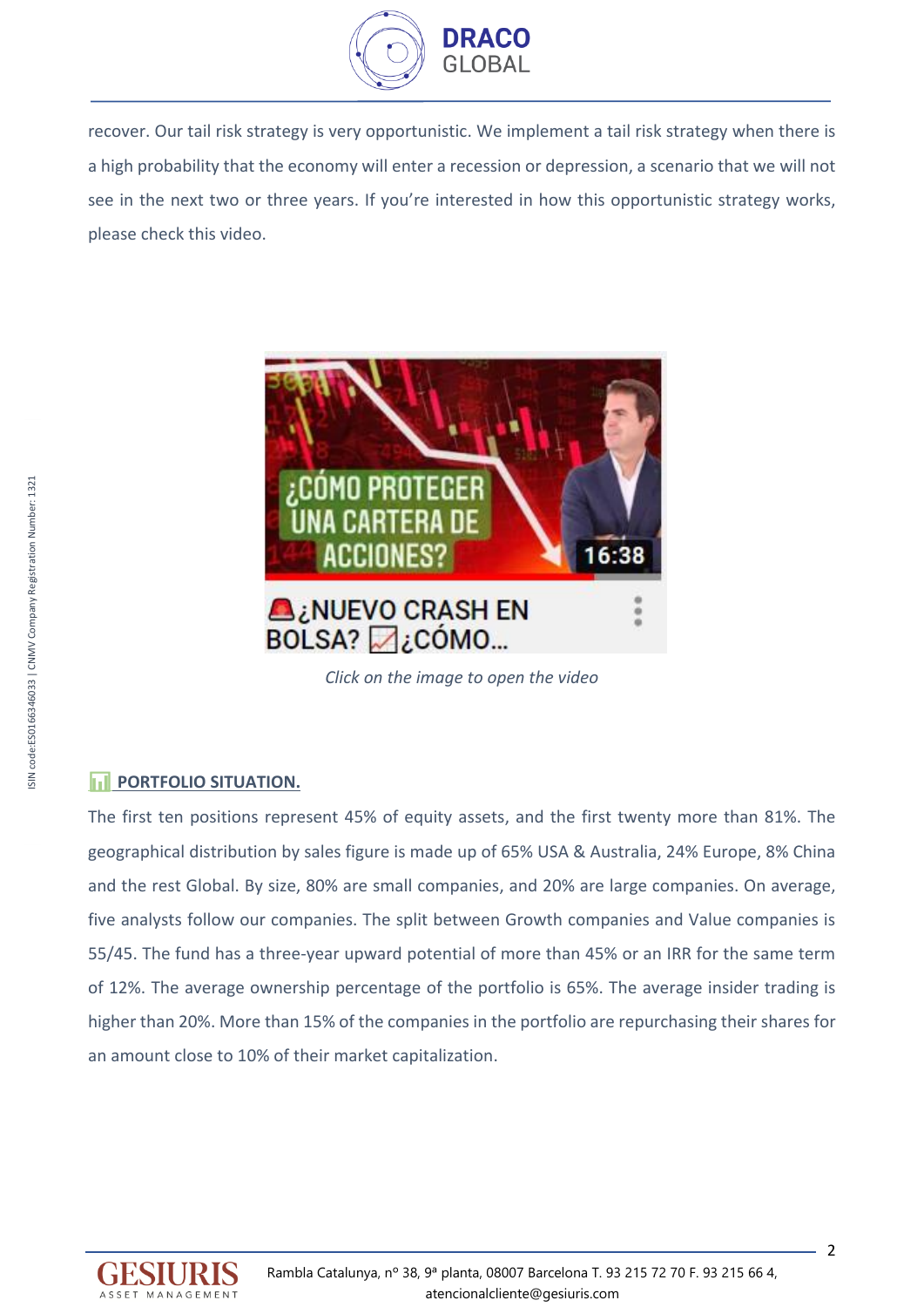

The most relevant movements in price in the first quarter were:

✔️+ 70% MamaMancini's Holdings, Inc. (MMMB), + 48% ChannelAdvisor Corporation (ECOM), + 41.5% LGI Homes, Inc. (LGIH), + 23% G5 Entertainment AB (publ). (G5EN) and + 21.9% Hanza Holding AB (publ) (HANZA).

X -41.51% Repro Med Systems, Inc. (KRMD), -12% Altigen Communications (ATGN), -9.5% Palo Alto Networkds (PANW) and -8.6% Jumbo Interactive (JIN) and -6, 75% Ekinops (EKI).

## ️**PORTFOLIO OF SHARES.**

During the past quarter, DRACO GLOBAL SICAV has received the first takeover bid since its start with the new Management. Receiving a takeover offeris not a matter of luck. Still, it is intrinsically related to the search for quality companies, with some competitive advantage or in the formation of one. Receiving a purchase offer for one of our companies is part of the investment philosophy at DRACO GLOBAL. In fact, from June 2017 to September 2020, we received 4 OPAs through our previous investment vehicle, Global Quality Edge Fund.

**Enlabs** (NLAB) is a Swedish micro-cap that operates online games in the B2C segment under the Optibet brand. In the Baltic countries (Latvia represents 75% of sales). Online gambling was already growing before COVID-19, but the pandemic has accelerated the growth rate of online gambling to the detriment of land-based casinos. We know that this secular growth trend will continue in the coming years. NLAB offers us strong growth in high-growth countries, stable regulation, and a high market share that functions as a barrier to entry to the competition. There are other exciting companies in this sector, such as Evolution Gaming (EVO), Kambi Group (KAMBI), or NetEase (NTES), and it was an apparent mistake not to invest in them in the recent falls,

Last Thursday, January 7, Entai plc launched a purchase offer for 100% of Enlabs. The purchase price offered a premium of + 1.5% (40 SEK) compared to the closing price of the previous day and a premium of + 42.3% compared to its average price during the last 180 days, valuing the company at \$ 342m. We thought it was a ridiculous purchase offer. Although it had the consent of the company management (42% of the capital), it was not enough. After the Entain submission, relevant shareholders began to appear, stating that they were not going to sell the shares at this price, a statement with which we fully agreed.

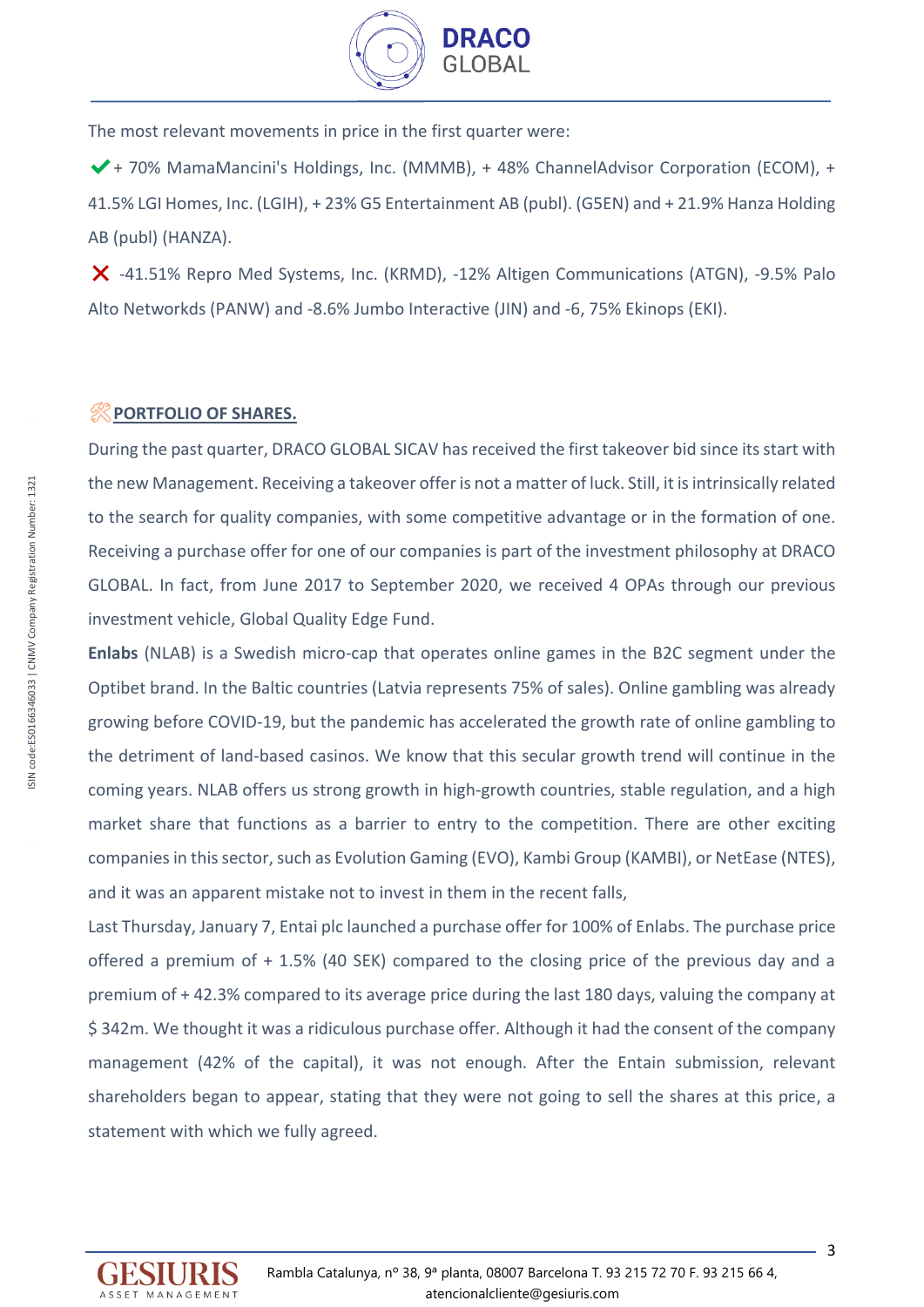

Several American hedge funds, relevant shareholders, and other funds got together to exceed 10% and paralyze the takeover bid. This blockade forced Entain to improve its purchase offer, and finally, on March 1, it improved the price from SEK 40 to SEK 53. This new valuation was closer to our intrinsic value calculation (SEK 57). We decided to sell the shares on the same day. Eventually, Entain secured more than 90% of the shares. The NLAB was listing out from the market.

We have taken advantage of the past quarter to continue building the DRACO GLOBAL stock portfolio, great companies, growing, with an attractive sector structure and a sufficient margin of safety. We will see below all the new additions in the portfolio briefly.

#### **New ideas in portfolio.**

#### **LGI Holmes Inc. (LGIH).**

LGIH is the 10th real estate developer in the US (\$3,237m) and specializes in selling first homes with an average unit price 20% below its closest competitor.

The current macro environment of strong economic recovery and low-interest rates in the US is very conducive to encouraging the change from rent to property. The COVID-19 pandemic has also changed work habits, and now the citizen stays longer at home or works from home. Although vaccination advances faster, it will return a bit to the pre-pandemic situation. We think that the changes have come to stay. According to Global Workplace Analytics, 70% of workers in the service sector will do it remotely from home until 2025.

On April 6, LGIH announced that it had closed 2,561 sales transactions vs. 1,835 last year, representing an increase of + 40%. Regarding new communities, LGIH is present today in 110. For 2021, LGIH gives us the following guidelines: 1) Close sales operations between 9,200 and 9,800, 2) 112 to 120 communities, 3) average unit price of sale between \$ 260 ky \$ 270k, and 4) a gross margin between 24% and 25%.

Our valuation implies a target price for 2023e of \$ 185 per share, with home closings of 9,526 in 2021, growth of + 2% in the future, and an average unit sales price of 269k growing at low single digits. Our average purchase price is  $\frac{2}{3}$  110 per share, therefore, upside potential in the medium term of more than 68%.

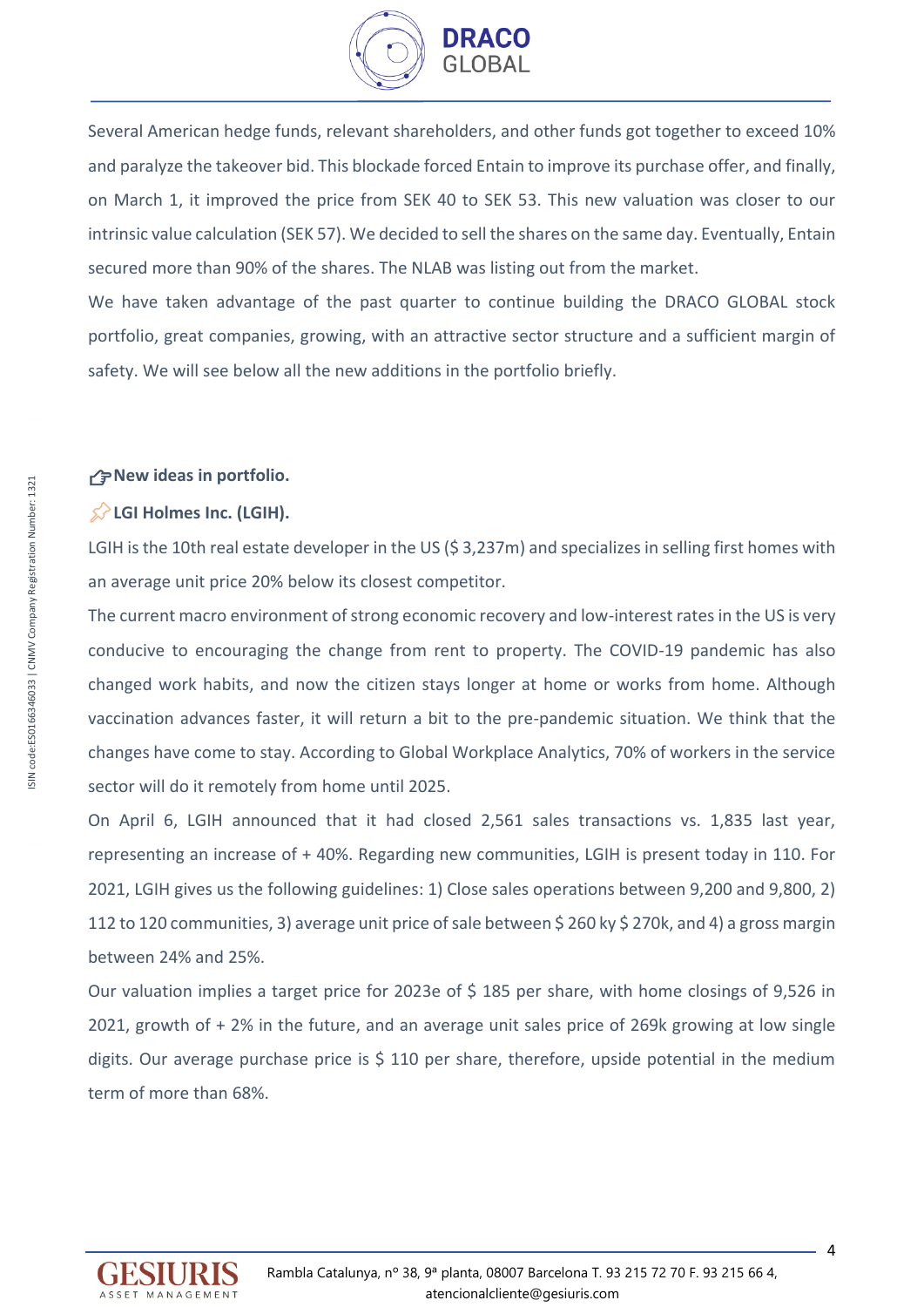

# **Kitron ASA (KIT).**

KIT is the leading company (EUR 399M) in solutions for manufacturing electronic products (EMS) in the Nordic countries. KIT focuses on niche products without the competition of the mass market. The products are highly complex, and the geographic scope is regional. KIT's clients recognize companies such as Thales, ABB, Elekta, Atlas Copco, Tomra or SAAB.

The TAM in Europe is € 32bn and is expected to grow to  $\epsilon$  37bn by 2025, with strong demand in verticals such as cybersecurity, sustainability, electrification, medical devices, defense, and aerospace. These verticals are growth markets, with average CAGR rates of + 12% and high-profit potential via increased market share.

Last year was very good, with sales growth of more than + 20%, operating margin close to 8% and an order book growing by + 6.5%. KIT expects to reach NOK 6,000, and an operating margin of 8% in 2025 (vs. a pre-pandemic operating margin of 7%) and will maintain a payout of 50%. According to Management, the expected sales growth will achieve as + 10% organic plus opportunistic M&A operations.

We believe KIT is present in high growth markets (electrification and connectivity), with a high customer retention rate and generates economies of scale.

We calculate a target price for 2023e of NOK 25 per share, which, compared to our average purchase price of NOK 17, represents a potential upside in the medium term, close to + 50%.

# **G5 Entertainment AB (publ) (G5EN).**

G5EN (460m EUR) develops and sells games for mobiles and tablets and the IOS environment. G5EN has developed a successful and scalable business model, which benefits from the current trend in the mobile video game industry. G5EN has more than 30 video games, and most importantly, 13 video games are new and have been developed internally by the R&D team. These new video games generated 1m SEK in 2Q19, and at the end of 2020, they contributed 133m SEK. This growth is entirely organic and develops from scratch.

The mobile videogames segment has a highly competitive market structure, and there are influential players. However, G5EN operates in a niche market. The target audience for this niche is women over 35 years old, in the US, and with an IOS operating system. G5EN has different video game formats: object search and puzzles (main segment).

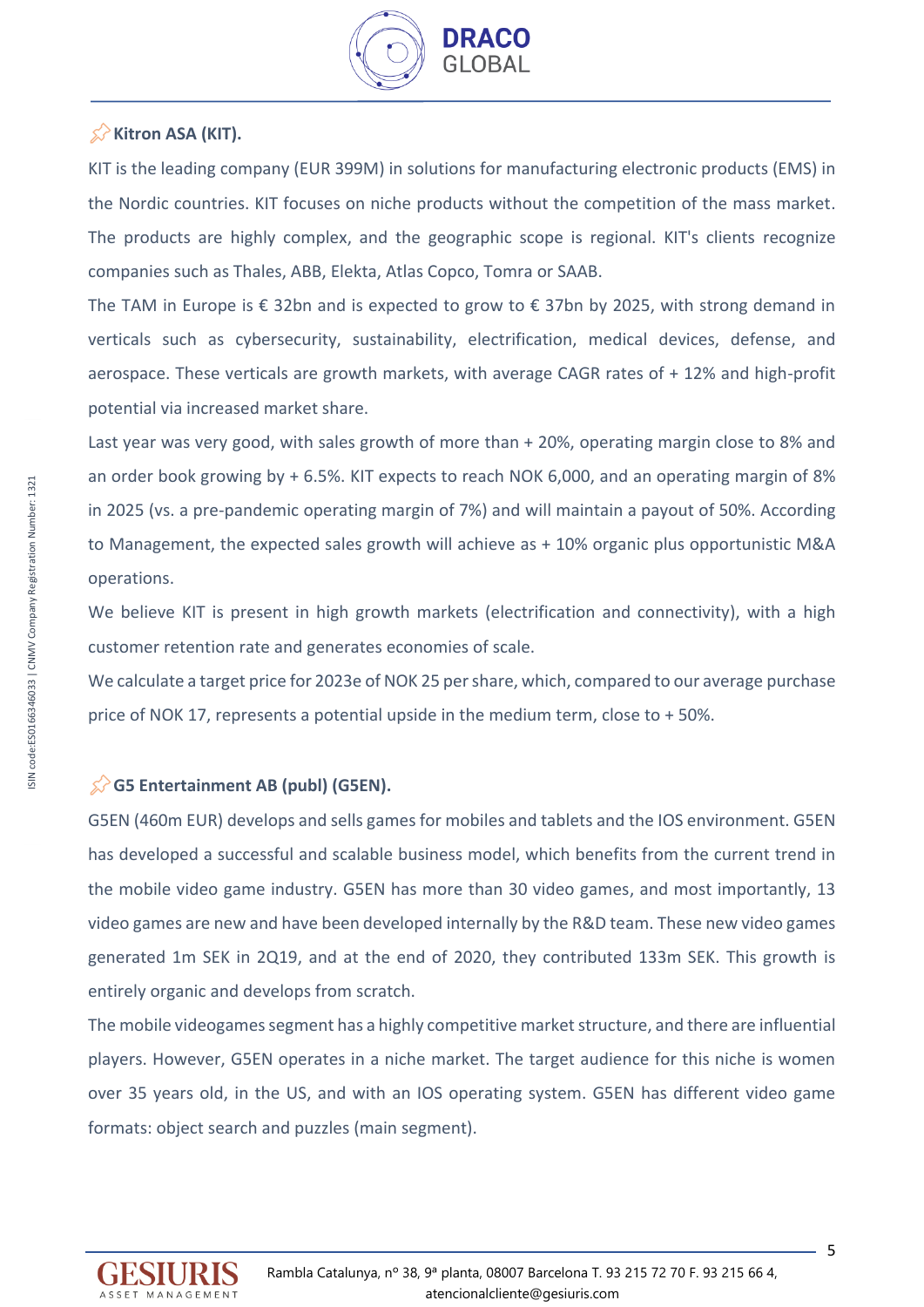

G5EN continues in a good moment thanks to the contribution of its video games, which today account for 60% of sales. In USD currency, sales grew by + 16% in 2020. During the release of 4Q20 results, the Management anticipated more than + 25% growth during January and an operating margin of 20%.

We calculate a target price of SEK 800 to 2023, which offers an upside potential of + 52% and an IRR of 15%. Our average purchase price is 450 SEK per share.

## **K**>Hanza Holding AB (HANZA).

HANZA (EUR 59m) specializes in manufacturing all kinds of electronic and mechanical products for clients who want to outsource their manufacturing process. It has 16 manufacturing plants divided into five clusters with local proximity to the customer. A typical company maintains several suppliers distributed globally but bears high logistics and transport costs. HANZA offers proximity, efficiency, speed of delivery, and cost reduction by working with a single supplier. Under the "all you need is one" format.

According to E2open, manufacturers see many benefits of outsourcing the manufacturing process mainly due to better logistics, reliability, security, reduced costs and investments, access to a qualified workforce, third-party experience in design and manufacturing, and the capacity to be able to scale production rapidly. It seems clear that there is a secular trend towards outsourcing products and services, and HANZA is and will be a beneficiary company.

Although it is not easy to estimate HANZA's TAM, the company indicates that the global electronic component manufacturing outsourcing market is EUR 395m. Europe represents 8% and expects to grow single digits in the next five years. Regarding its customer base, even being a small company, the concentration per customer seems reasonable and acceptable to us.

We calculate a 2023e target value of SEK 27.6 per share, upside potential at the current price of + 53%, and an IRR of 15.4%. Our average purchase price is SEK 14.6 per share.

## **Mastech Digital Inc. (MHH)**

MHH (169m EUR) is a provider of IT employment services and analytical services in the financial, government, pharmacy, and retail sectors. Its founders Sunil Wadhwani and Ashok Trivedi, still control 60% of the company's ownership. Its clients are mainly in the US.

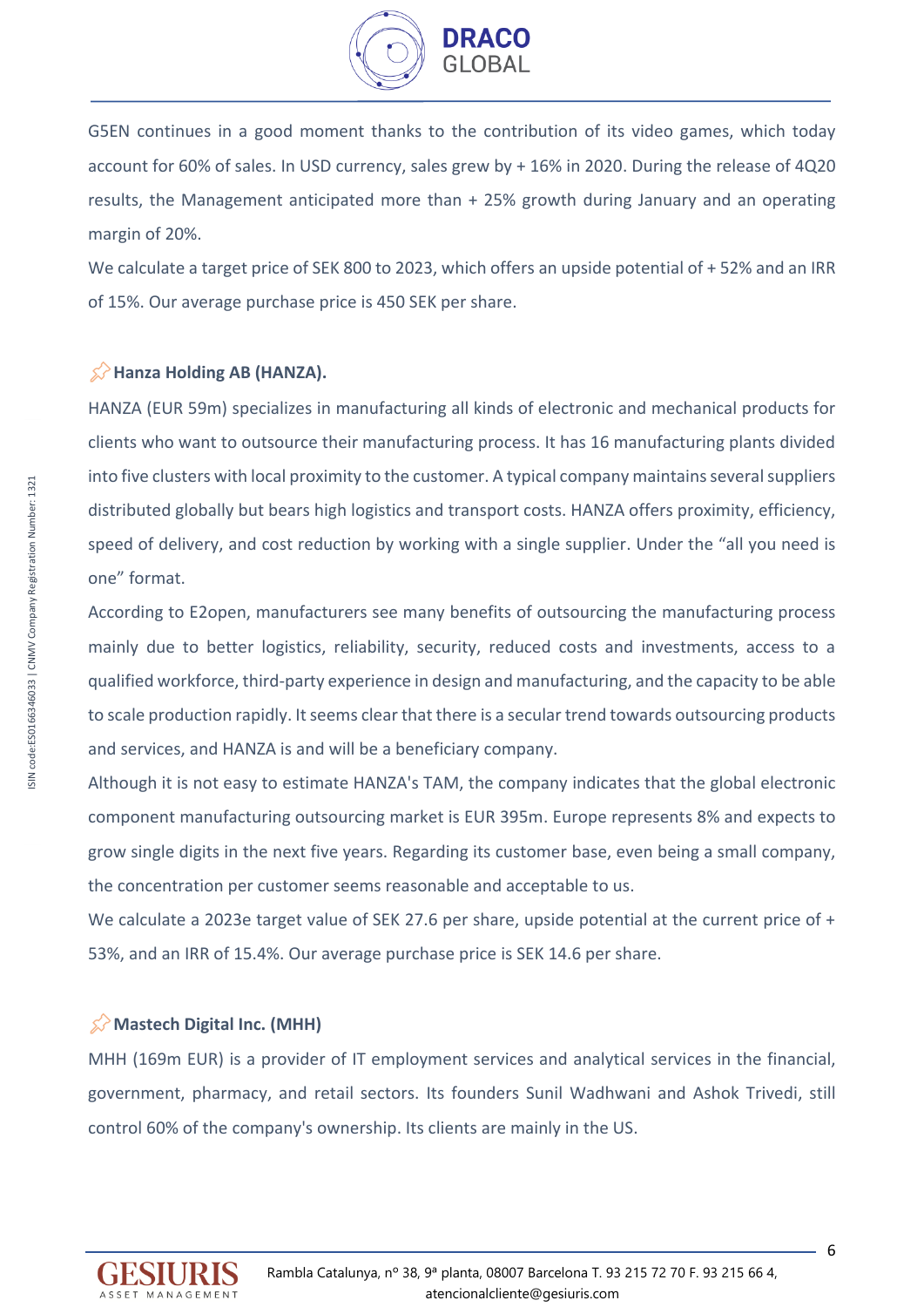

The IT segment represents 86% of sales. Although it is a highly competitive business, the expected economic recovery should be a tailwind for the entire sector. The data and analytics segment presents higher growth and margin than IT and represents the remaining 14% sales. The gross margin in this segment is 50%, well above the 21% in IT. Management expects this segment to grow very strongly in the future and its share of sales to grow to 40%.

The key in this business is having a high retention rate, a light cost structure, experience, and technological leadership. MHH has grown at a CAGR of + 10%, + 21%, and + 24% in sales, Ebit, and net profit in the last ten years. This growth is organic but also inorganic with selective purchases whenever exciting opportunities present themselves.

In 2023 we would be paying 8x profits or 6x Ebit, with an upside potential of + 63% and an IRR of 17.5%. Our average purchase price is \$ 16.68 per share.

# **S&T (SANT)**

SANT (EUR 1,445m) is an IoT and Industry 4.0 services company and an IT service provider. SANT has its software, but it also sells third-party hardware and software such as Microsoft, Cisco, SAP, or HP. SANT has grown at very high rates in the last ten years, with a CAGR of + 30%, + 34% in Ebit, and + 37% in net profit. This growth has been possible thanks to the effort in acquisitions, which we think will continue in the future.

SANT has solid exposure to the German economy, with more than 60% of sales. SANT offers us exciting growth potential in Eastern Europe, a market that we could not reach before with our French IT small caps investments.

Its primary shareholder is Ennoconnn corporation, a subsidiary of Foxconn Technology, which controls 27% of the shares and strengthens the strategic and business relationships between SANT and Foxconn.

The IT sector is a highly fragmented, competitive sector where prominent players play a leading role. Still, SANT offers us exposure to growth markets and sectors, such as Eastern Europe and China, as well as medicine and transport. We hope that SANT will carry out its strategic plan and increase its operating margin through investment in the most profitable IT segments.

In 2023 we would be paying 12x profits or 11x Ebit, with an upside potential of + 25% and an IRR of 7.6%. Our average purchase price is  $\epsilon$  20.5 per share.

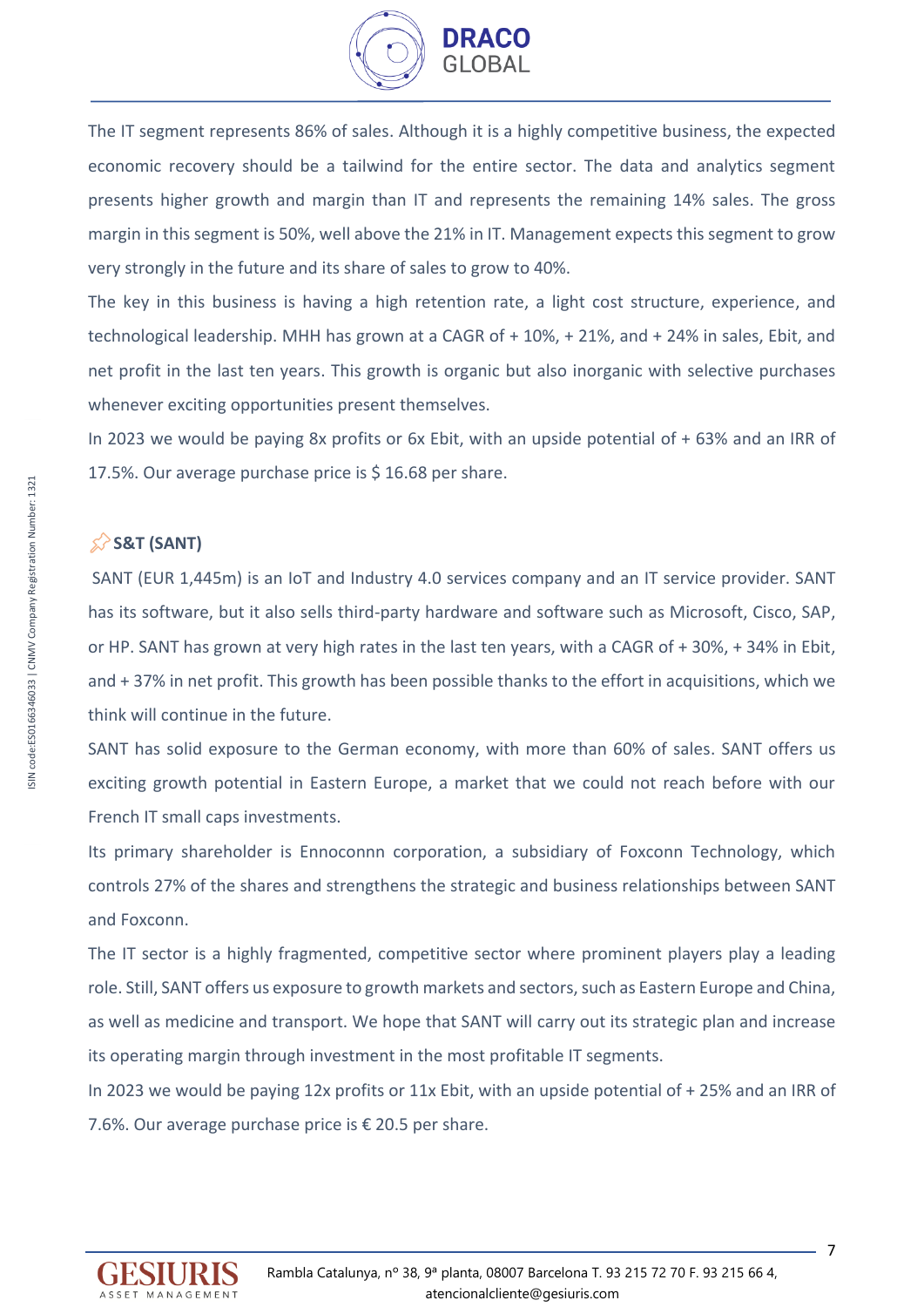

## SEI Investment company (SEIC).

SEIC (EUR 7,573m) is a financial company that offers asset management, back and midlle office services mainly to banks, insurers, fund managers, investment advisers, and family offices. Its competitive advantage comes from its software and its platform through a SaSS business via subscriptions that provide recurring income.

SEIC managed more than \$ 786m and collected \$ 370 at the end of 2020 (before LSV). Since it charges a fee on the assets managed and administered, part of the sales presents a high recurring revenue.

In essence, SEIC helps its clients with accounting, reporting, regulatory and CRM tasks all through its proprietary platform. Once the customer integrates into the SEIC interface, there is a high changeover cost that provides high customer retention.

We believe that the outsourcing of fund management presents a good business opportunity for SEIC. A more demanding regulatory environment and the needs of Capex in technology and people make outsourcing a structural trend of long-term growth in the sector. The expansionary policies of central banks also benefit the appreciation of financial assets, attracting higher assets under Management that increase future commissions.

We calculate a 2023e target value of \$80 per share, upside potential at the current price of +25%, and an IRR of 7%. Our average purchase price is \$60 per share.

## **Media (ILM1)**

ILM1 (EUR 565m) is one of the leading providers in pharmaceutical specialties focused on niche therapies (40%) and OTC drug sales (60%). The main areas of indication are oncology, neurology, autoimmune deficiency, ophthalmology, infections and hemophilia. ILM1 has generated a 5-year CAGR of + 45% and + 40% for both business segments.

We estimate that its potential market (TAM) is over €17bn. There are more than 1.6m patients with some type of cancer in Germany that require infusions with an annual cost per patient of 160k. Also, there are 6,600 nursing homes in Germany alone in need of individualized medication worth 900 EUR per year per patient. The specialty drug market has doubled vs. traditional medicines for the last eight years, and we expect this trend to continue. From our experience as shareholders of Grifols, PaySign, or Repro Med Systems, we know that more strange diseases require treatment.

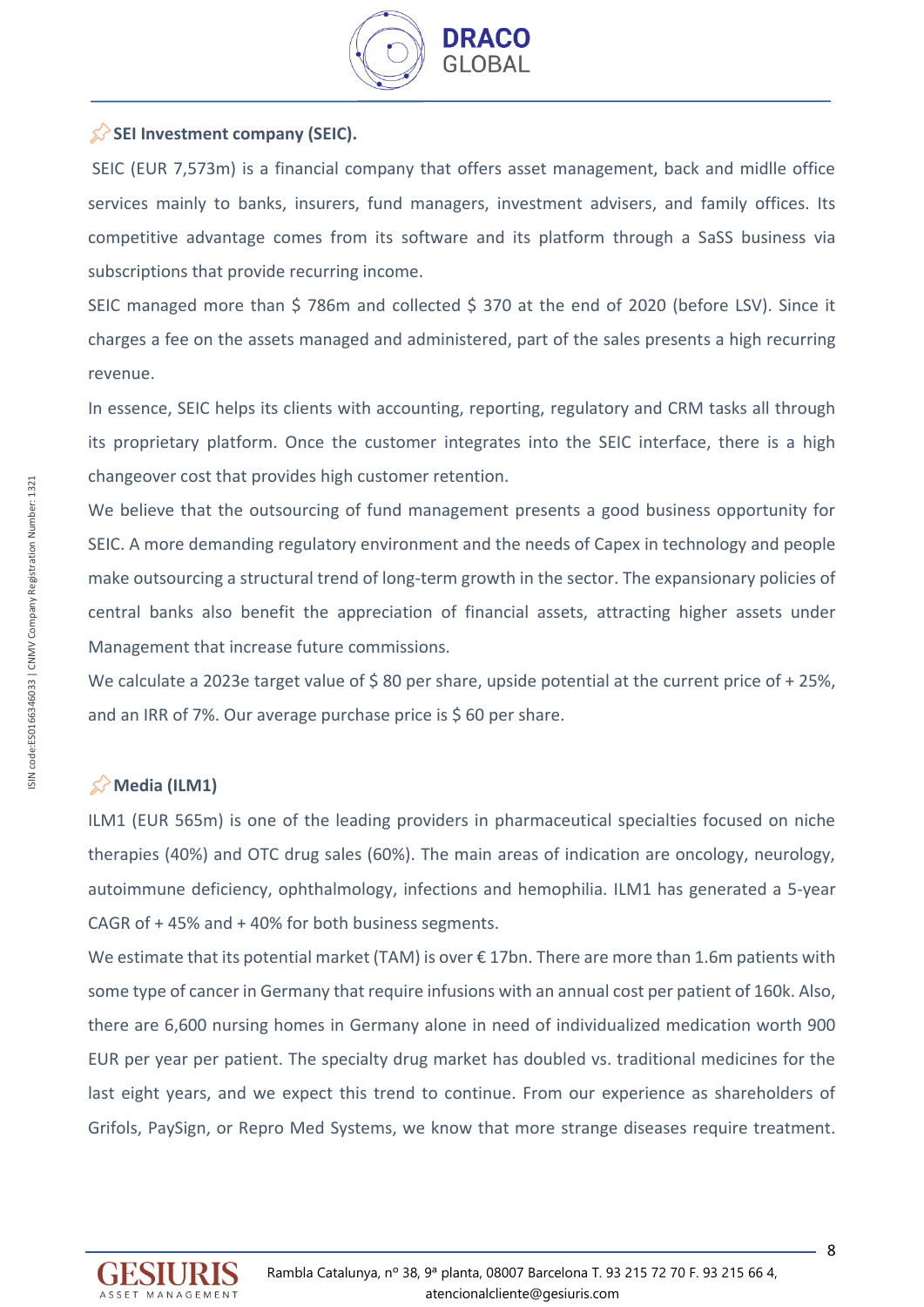

Democracy exerts a tailwind for the sector because it increases the demand for personalized medical treatments.

With the recent purchase of Cranach Pharma GmbH, its turnover will exceed EUR 1,000m this year. However, IL1M's ambition goes much further. Its strategic objectives are: 1) Coverage in more than 1,000 pharmacies vs. the current 500 (with Cranach), 2) cross-selling of products, 3) sale of more than 1,000 medicines, 4) expansion of margins increasing the capacity used with 10m EUR of additional Capex, 5) reach 300k prescriptions for patients and 6) continue with inorganic growth thanks to its strong balance.

We calculate a 2023e target value of EUR 50 per share, upside potential at the current price of + 35%, and an IRR of 10.7%. Our average purchase price is € 36.78 per share.

#### **Jumbo Interactive Limited (JIN)**

JIN (EUR 543m) is Australia's largest online lottery reseller. In 2013 began its international expansion mainly in the US and the UK. The COVID-19 pandemic has benefited JIN's business, increasing online purchases and the volume of prizes to distributes. Also, personnel costs have reduced as employees work from home. The company recently reorganized its business segments, now reporting under three parts: 1) Lottery retailing, 2) SaaS business, and 3) managed services. The best way to follow the evolution of the business is through the TTV metric (company total transactional value).

During 1H21, the total volume traded increased by + 26% to 233 AUD, although the number of Jackpots (grand prizes) fell by 35%. Still, JIN achieved sales growth of + 9%. Both the SaSS and service management businesses have contributed very positively to revenue growth.

JIN's business model has switching costs due to long-term contracts that ensure its turnover and recurring income from its subscription and service management business. JIN renewed its large contracts that provide sales growth during June and August for the next ten years. There is a secular trend of a structural change on the online channel, reaching 40% in 2025 vs. the current 28%—an estimated TAM of \$25bn and service management with an opportunity exceeding \$40bn. There is an excellent opportunity in the US since online penetration is still low versus countries such as Finland or the United Kingdom that double the ratio of Australia.

We calculate a 2023e target value of AUD 18 per share, with an upside potential of 40% at the current price and an average purchase price of AUD 13.25 per share.